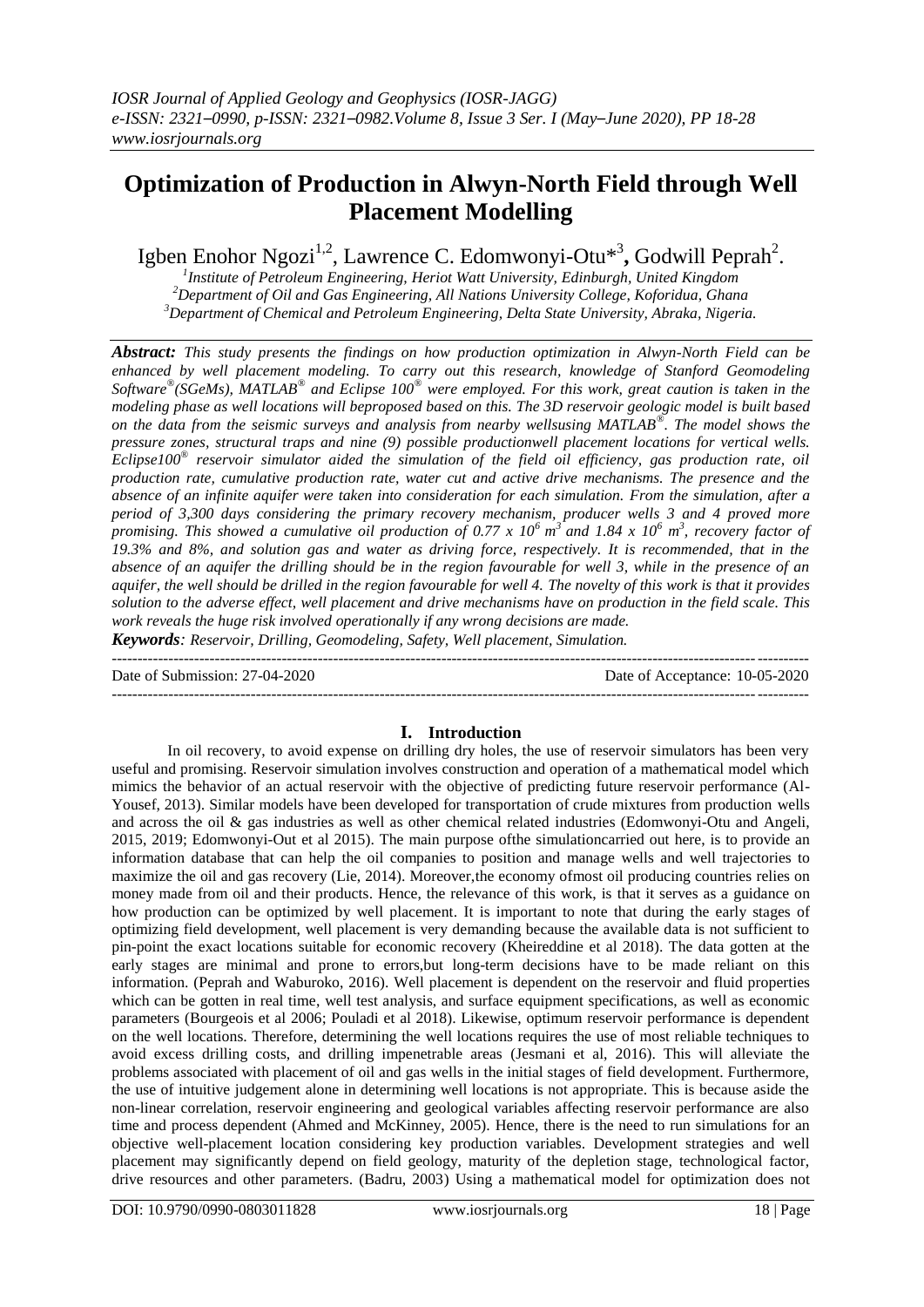account for certain physical occurrences that take place within the reservoir and would affect any conclusions made solely from this (Yakovlev et al, 2019). Therefore, embedding feasible and practical constraints into this process as it involves including relevant reservoir engineering knowledge into the solution (Jesmani et al, 2016; Yakovlev et al, 2019). The SGeMs uses an algorithm to get a global solution that optimizes the drilling location by narrowing the data sequentially(Ilsik et al, 2018). Before strategies for the development and management of petroleum fields, it is important to account for any limitations with the intended model and optimization approach to be used. Reservoir Management begins with exploration leading to discovery followed by appraisal of the reservoir, development of the field under primary and secondary means, improved oil recovery, enhanced oil recovery and finally to abandonment (Akpan, 2012). Accordingly, this study aimed at determining the well placement location for optimum oil and gas production in Alwyn-North Brent East reservoir from nine wells. This is achieved by simulating the field oil production, water production, and gas production with and without an aquifer using Eclipse. Since it is the initial development stage, the active drive mechanism in the reservoir is facilitated the choice of well location with maximum oil and gas recovery efficiency. This study utilized the MATLAB Reservoir Simulation Toolbox (MRST) and Schlumberger Eclipse 100 simulator in modelling the reservoir and simulating different production scenarios respectively.

# **II. Methodology**

## STUDY AREA

The Alwyn-North Field was discovered in 1974 in the South Eastern part of the East Shetland Basin in the UK North Sea. It's location relative to other fields is shown in Figure 1. The Alwyn field lays respectively 4 and 10 km south of Strathspey and Brent field, 7 km east of Ninian field, and 10 km north of Dunbar field. The water depth is around 126m and the field is operated by Total E&P. The field data simulated here is gotten from the UKCS Block 3/9 and extends northward into the Block 3/4 (See Figure 1).A dynamic flow simulation is carried out on an oil field with MRST to determine the best location to drill a well on the field. Running sensitivities on two possible scenarios and predicting production for primary recovery. During primary recovery the natural energy of the reservoir is used to transport hydrocarbons towards and out of the production wells. The earliest possible determination of the drive mechanism is a primary goal in the early life of the reservoir, as its knowledge can greatly improve the management and recovery of reserves from the reservoir in its middle and later life (Glover, 2012). Figure 2 is a flow chart that shows the step by step process carried out in this study.



**Figure 1:** Alwyn North Oil Field (Nwosu, 2015)

The reservoir in the field has an anticlinal structure, which is not symmetrical at both ends. In each assumption, 9 cases were simulated. The nine cases are the possible well locations on the field gotten from the SGeMS tool. This tool works based on kriging technique. In Figure 4, the SGeMS tool which works on Kriging principle shows the possible producer and injector wells. It gives a total of nine producer wells which in turn narrows down the large reservoir portion to nine possible locations. It shows the wells with no dynamic (pressure, temperature and saturation) or static (porosity and permeability) parameters description. The anticline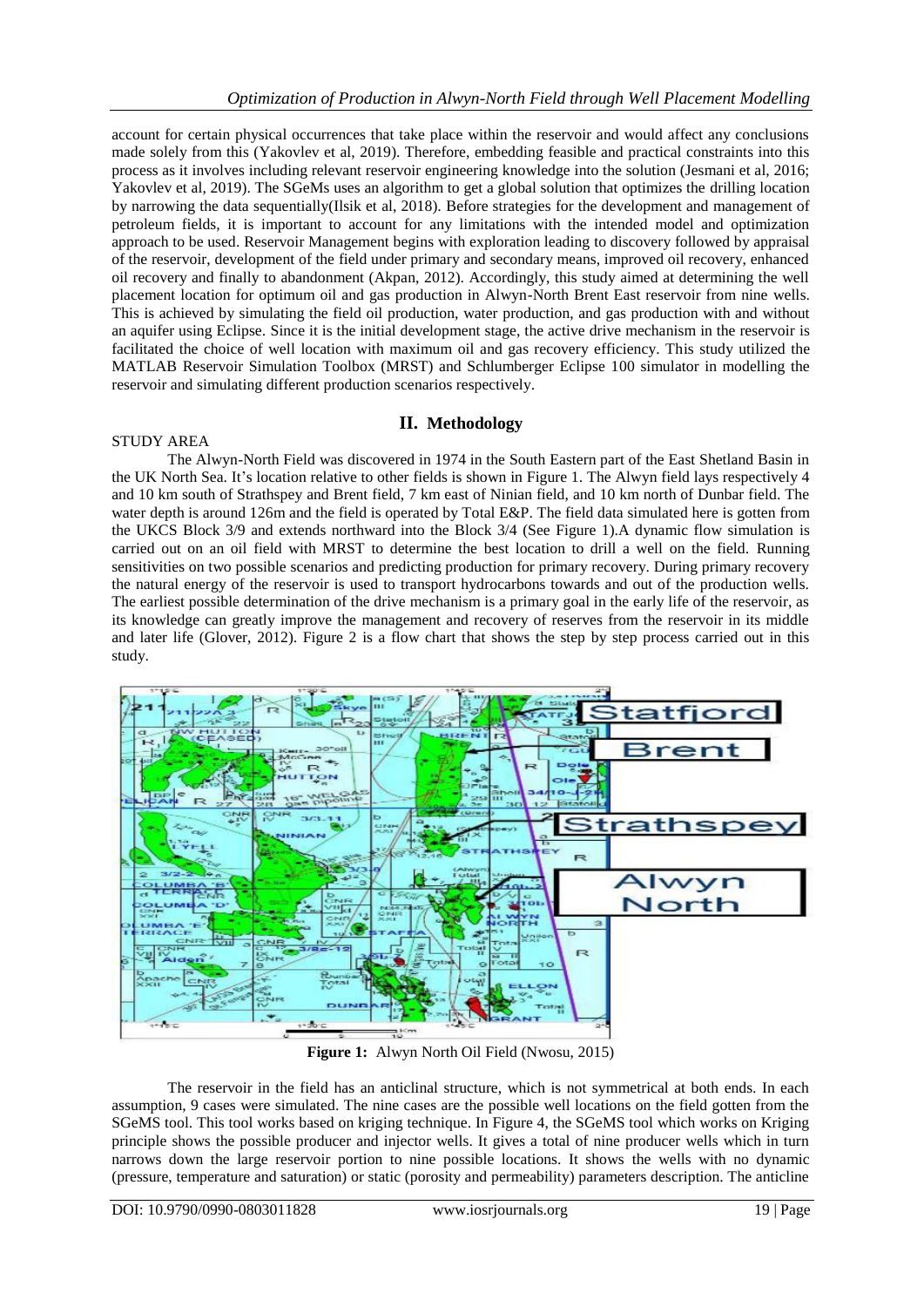nature of the reservoir also affects the position of the wells and it can be seen that most of the wells are positioned at top or flanks of the structure.



**Figure 2:** Flow chart indicating the step by step process carried out



**Figure 3**: Possible Producer and Injector wells.

Table 1 shows data is used to simulate the model with the two cases with and without an aquifer. This data was acquired from resource personnel in the department of oil and gas engineering, All Nations University College, Ghana.

| Table 1.AIW yn-1991 til Tesel von 'data' |              |                    |  |
|------------------------------------------|--------------|--------------------|--|
| <b>Parameters</b>                        | <b>Value</b> | <b>Units</b>       |  |
| Reference pressure                       | 260          | Bar                |  |
| Water FVF at Pref                        | 1.01         | $rm^3$             |  |
|                                          |              | $\overline{sm^3}$  |  |
| Water compressibility                    | $4.4E - 5$   | 1/bar              |  |
| Water viscosity at Pref                  | 0.4          | cP                 |  |
| Oil density                              | 825.8        | kg/sm <sup>3</sup> |  |
| Water density                            | 1025         | kg/sm <sup>3</sup> |  |
| Gas density                              | 0.982        | kg/sm <sup>3</sup> |  |
| Oil relative permeability, $k_{ra}$      | 0.0265       | Dimensionless      |  |

|  |  |  | Table 1: Alwyn-North reservoir data |  |
|--|--|--|-------------------------------------|--|
|--|--|--|-------------------------------------|--|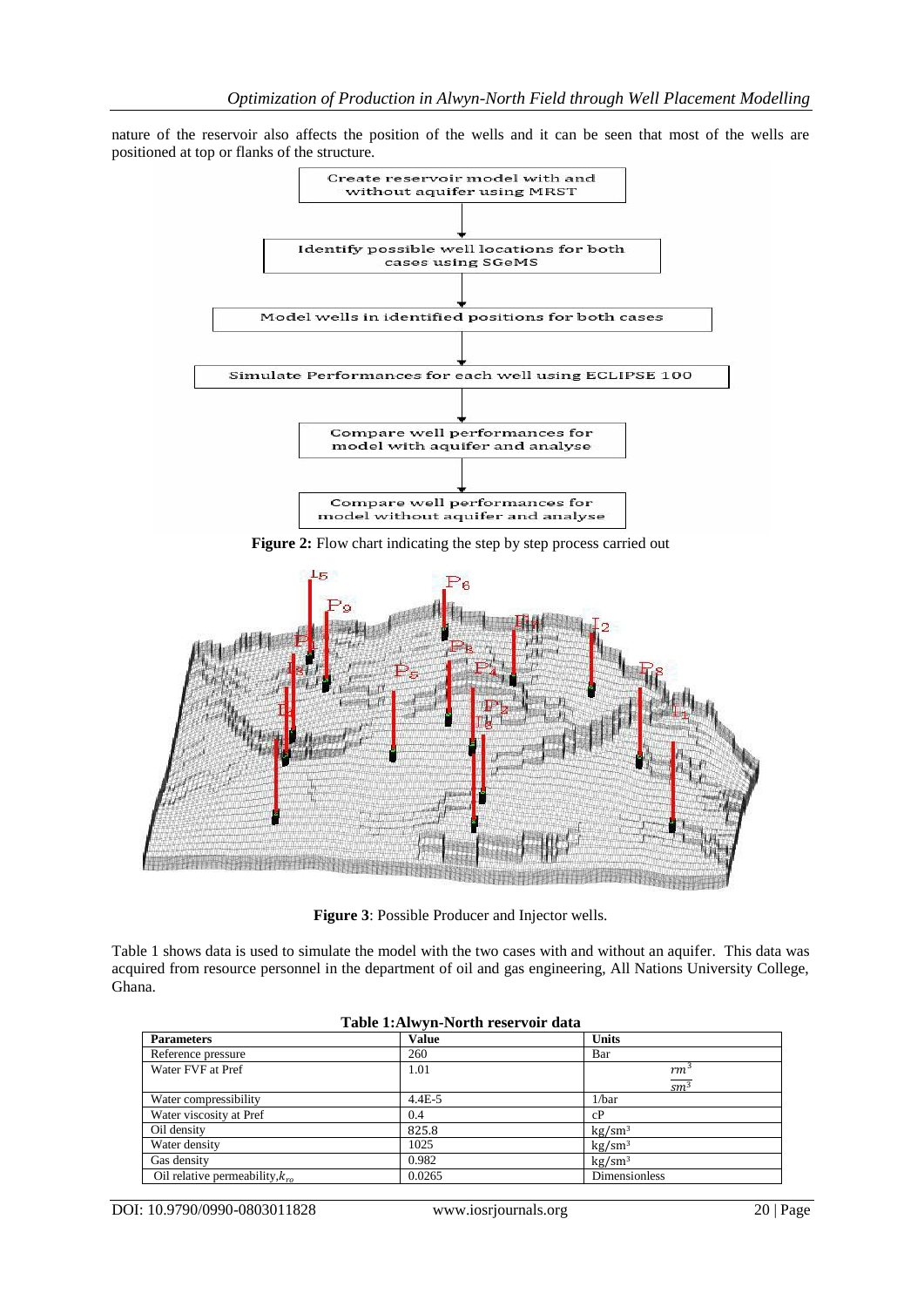| Oil formation volume factor, $\beta_0$ | 1.63          | rb/stb          |
|----------------------------------------|---------------|-----------------|
| Oil viscosity, $\mu_{\alpha}$          | 0.27          | cP              |
| Average reservoir thickness            | 70            | Ft              |
| Total oil in place                     | 2,493,078,669 | MMStb           |
| Solution oil-gas ratio, $R_s$          | 195.8         | $Sm^3$          |
|                                        |               | rm <sub>i</sub> |

**Original Oil in Place Calculation**

 $N_p = \frac{7758 * A * h * \emptyset * s_o}{B}$ 

 $\beta_o$ 

# **Oil Recovery Efficiency Calculation**

 $\text{RE} = \frac{\text{Initial oil in place}-\text{Residual oil}}{\text{Initial oil in place}}$ Recovery Efficiency

2 Where:  $RE =$ 

| Table 2: Live oil PVT table |             |                                 |                  |  |
|-----------------------------|-------------|---------------------------------|------------------|--|
| Solution gas ratio, Rs      | <b>PSAT</b> | Oil formation volume factor, Bo | Viscosity of oil |  |
| (scf/stb)                   | (psia)      | (stb/day)                       | (cP)             |  |
| $\Omega$                    | 1.0         | 1.010                           | 2.87             |  |
| 14.8                        | 25.0        | 1.048                           | 2.50             |  |
| 28.9                        | 50.0        | 1.078                           | 2.24             |  |
| 42.9                        | 80.0        | 1.121                           | 1.96             |  |
| 61.0                        | 110.0       | 1.170                           | 1.72             |  |
| 78.0                        | 140.0       | 1.226                           | 1.53             |  |
| 102.3                       | 170.0       | 1.291                           | 1.36             |  |
| 124.7                       | 200.0       | 1.362                           | 1.22             |  |
| 140.0                       | 220.0       | 1.411                           | 1.15             |  |
| 162.0                       | 240.0       | 1.405                           | 1.16             |  |
| 184.6                       | 260.0       | 1.403                           | 1.17             |  |
| 206.4                       | 300.0       | 1.398                           | 1.18             |  |
| 227.0                       | 350.0       | 1.388                           | 1.22             |  |

#### **Table 3: Dissolved gas PVT table**

| Pressure (psia) | BG (ft <sup>3</sup> /scf) | Viscosity of Gas (cP) |  |  |
|-----------------|---------------------------|-----------------------|--|--|
| 1.0             | 1.243                     | 0.0121                |  |  |
| 25.0            | 0.0497                    | 0.0131                |  |  |
| 50.0            | 0.0249                    | 0.0136                |  |  |
| 80.0            | 0.0155                    | 0.0145                |  |  |
| 110.0           | 0.0113                    | 0.0158                |  |  |
| 140.0           | 0.0089                    | 0.0172                |  |  |
| 170.0           | 0.0073                    | 0.0189                |  |  |
| 200.0           | 0.0062                    | 0.0207                |  |  |
| 220.0           | 0.0057                    | 0.0220                |  |  |

#### **Table 4: Formation water PVT table**

| ___________________________________<br>.<br>---------- |                |                                                                                                     |                                                       |
|--------------------------------------------------------|----------------|-----------------------------------------------------------------------------------------------------|-------------------------------------------------------|
| <b>PRES</b><br>' <sub>DS1a</sub>                       | BW<br>(stb/rb) | $\ddot{\phantom{0}}$<br>$- - -$<br>$\bullet$ $\bullet$ $\bullet$<br>(DS1<br>Water<br>Compressibilty | $- - -$<br>Water (cP)<br>V <sub>1</sub> SCOS1tV<br>ОI |
| 260.0                                                  | 1.0100         | 1.4E-5                                                                                              | U.5                                                   |

#### **Table 5: Water-Oil relative permeability table**

| Water saturation | Water relative permeabilty | Water-oil relative permeability | Water-oil<br>capilary<br>pressure, |
|------------------|----------------------------|---------------------------------|------------------------------------|
|                  |                            |                                 | (psig)                             |
| 0.22             | 0.0000                     | 0.8000                          | 0.600                              |
| 0.25             | 0.0002                     | 0.6835                          | 0.390                              |
| 0.30             | 0.0022                     | 0.5143                          | 0.210                              |
| 0.35             | 0.0074                     | 0.3742                          | 0.124                              |
| 0.40             | 0.0168                     | 0.2609                          | 0.079                              |
| 0.45             | 0.0310                     | 0.1721                          | 0.053                              |
| 0.50             | 0.0507                     | 0.1052                          | 0.037                              |
| 0.55             | 0.0765                     | 0.0576                          | 0.027                              |
| 0.60             | 0.1088                     | 0.0265                          | 0.020                              |
| 0.65             | 0.1482                     | 0.0089                          | 0.015                              |
| 0.70             | 0.1951                     | 0.0014                          | 0.0122                             |
| 0.75             | 0.2500                     | 0.0000                          | 0.009                              |
| 1.00             | 1.0000                     | 0.0000                          | 0.000                              |

#### **Table 6: Gas-Oil relative permeability table**

| $\sim$ $\sim$<br>2an.<br><b>SSUIT</b><br>$\therefore$ nerr<br>$\therefore$ nerr<br>⊿llar<br>pres<br>saturation<br>rmeabun.<br>Gas-01l<br>meabılıt<br>า1<br>fas<br>. jas<br>.jas<br>етат<br>ve<br>۱۵۱۰. .<br>$\cdots$<br>⊆a∟ |
|-----------------------------------------------------------------------------------------------------------------------------------------------------------------------------------------------------------------------------|
|-----------------------------------------------------------------------------------------------------------------------------------------------------------------------------------------------------------------------------|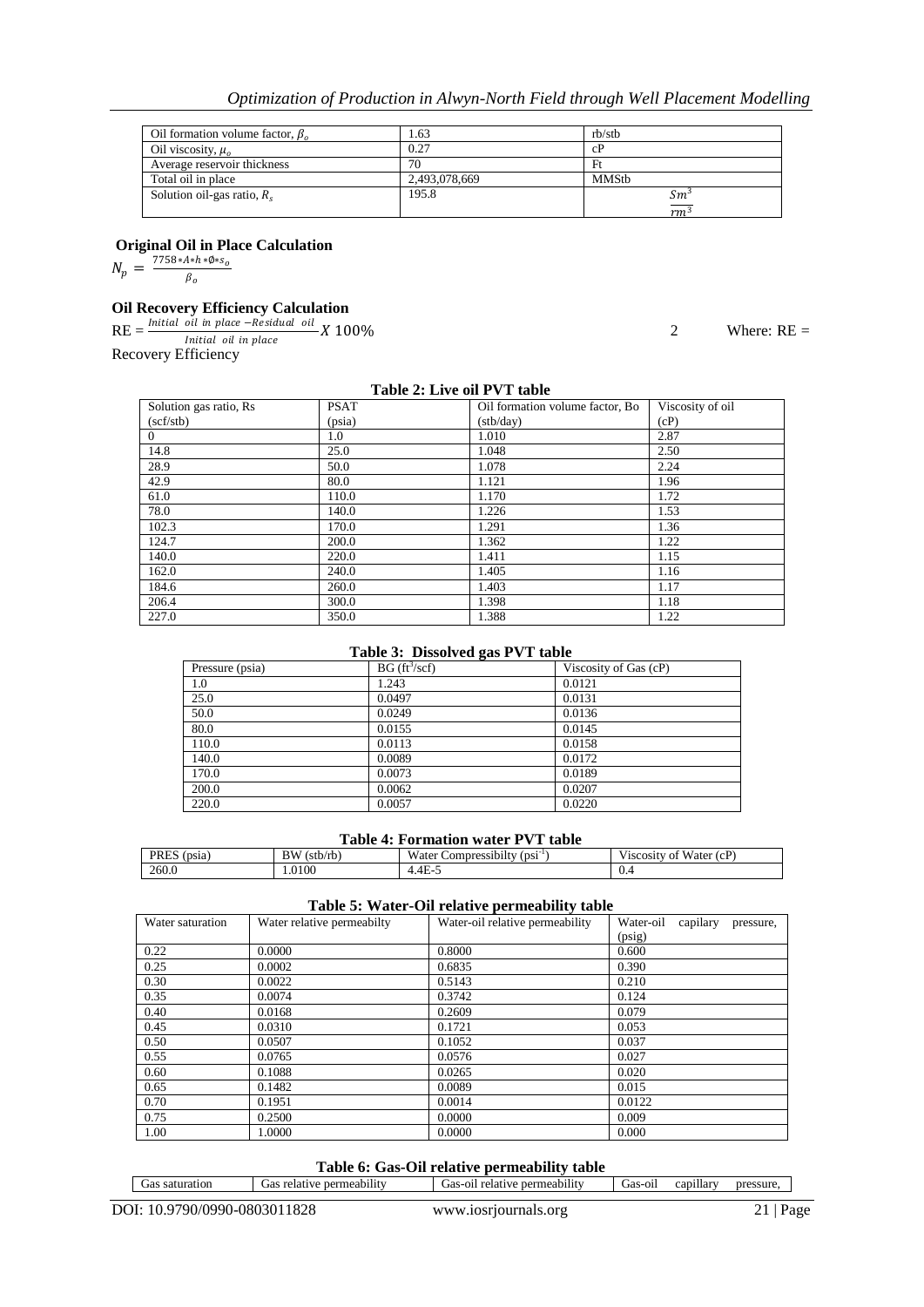|      |        |        | (psig) |
|------|--------|--------|--------|
| 0.00 | 0.0000 | 0.8000 | 0.000  |
| 0.05 | 0.0144 | 0.6722 | 0.000  |
| 0.1  | 0.0408 | 0.5556 | 0.001  |
| 0.15 | 0.0750 | 0.4500 | 0.002  |
| 0.20 | 0.155  | 0.3556 | 0.004  |
| 0.25 | 0.1614 | 0.2722 | 0.007  |
| 0.30 | 0.2121 | 0.2000 | 0.012  |
| 0.35 | 0.2673 | 1389   | 0.020  |
| 0.40 | 0.3266 | 0.0889 | 0.029  |
| 0.45 | 0.3897 | 0.0500 | 0.042  |
| 0.50 | 0.4564 | 0.0222 | 0.058  |
| 0.55 | 0.5266 | 0.0056 | 0.077  |
| 0.60 | 0.6000 | 0.000  | 0.100  |

### **III. Results**

The reservoir initial pressure distribution measured in bars is shown in Figure 4. The numeric pressure values with the colour coding are represented with the vertical column above. The bluish to reddish regions indicates low to high pressure zones respectively.



**Figure 4:** Geologic model showing initial pressure distribution measured in bar

#### **Flow Simulation Results without Aquifer**

An aquifer is an underground layer of permeable rock, sediment (usually sand or gravel), or soil that yields water. The pore spaces in aquifers are filled with water and are interconnected, so that water flows through them. In this case scenario, simulation is performed without including the presence of any aquifer. From Figure 5, the total oil reserve is  $9,260,000 \, \text{cm}^3$ . Well 3 had the lowest residual oil volume of 8,500,000 $\text{sm}^3$ , followed by wells 2, 4, 8, 1, 7, 9, 5 and 6 respectively at the end of 3,300 days. Wells 3, 2, 4 and 8 were more promising than the others.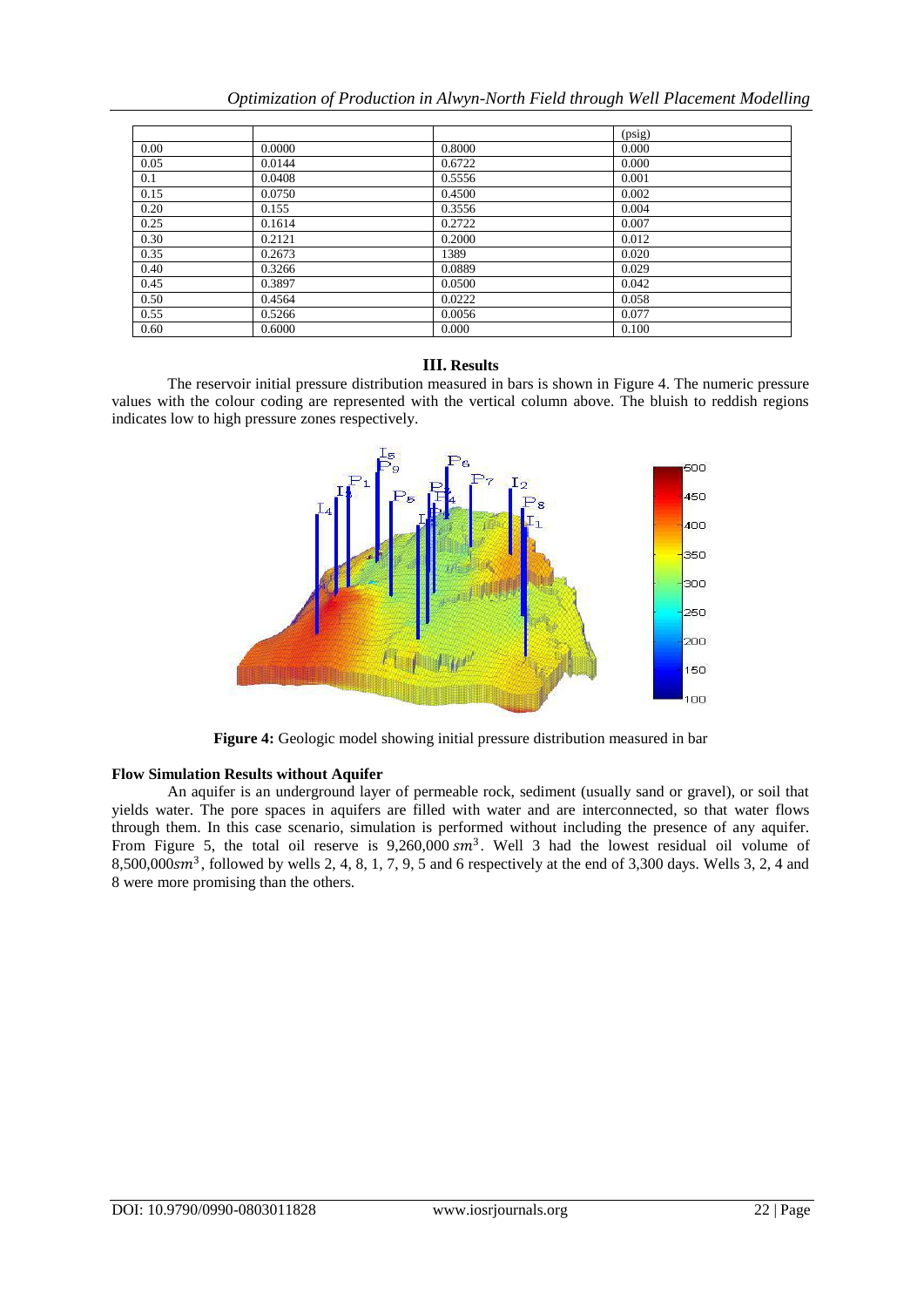

**Figure 5:** A plot showing field oil in place, before, during and after production The results achieved in Figure 6 shows well 3 had the highest oil production total of about 770,000  $sm^3$ . Followed by wells 2, 4 and 8, while well 6 had the lowest yield of about 610,000  $\text{sm}^3$ .



**Figure 6:** Graph showing cumulative oil production without aquifer for all the 9 wells.

From the Figure 7, the production of gas favours well 4, 3 and 5. This is as a result of the position of the wells in relation to the field geometry (anticlinal) and gravity contrast between the different fluids.



Figure 7: Graph showing cumulative gas production without aquifer for all the 9 wells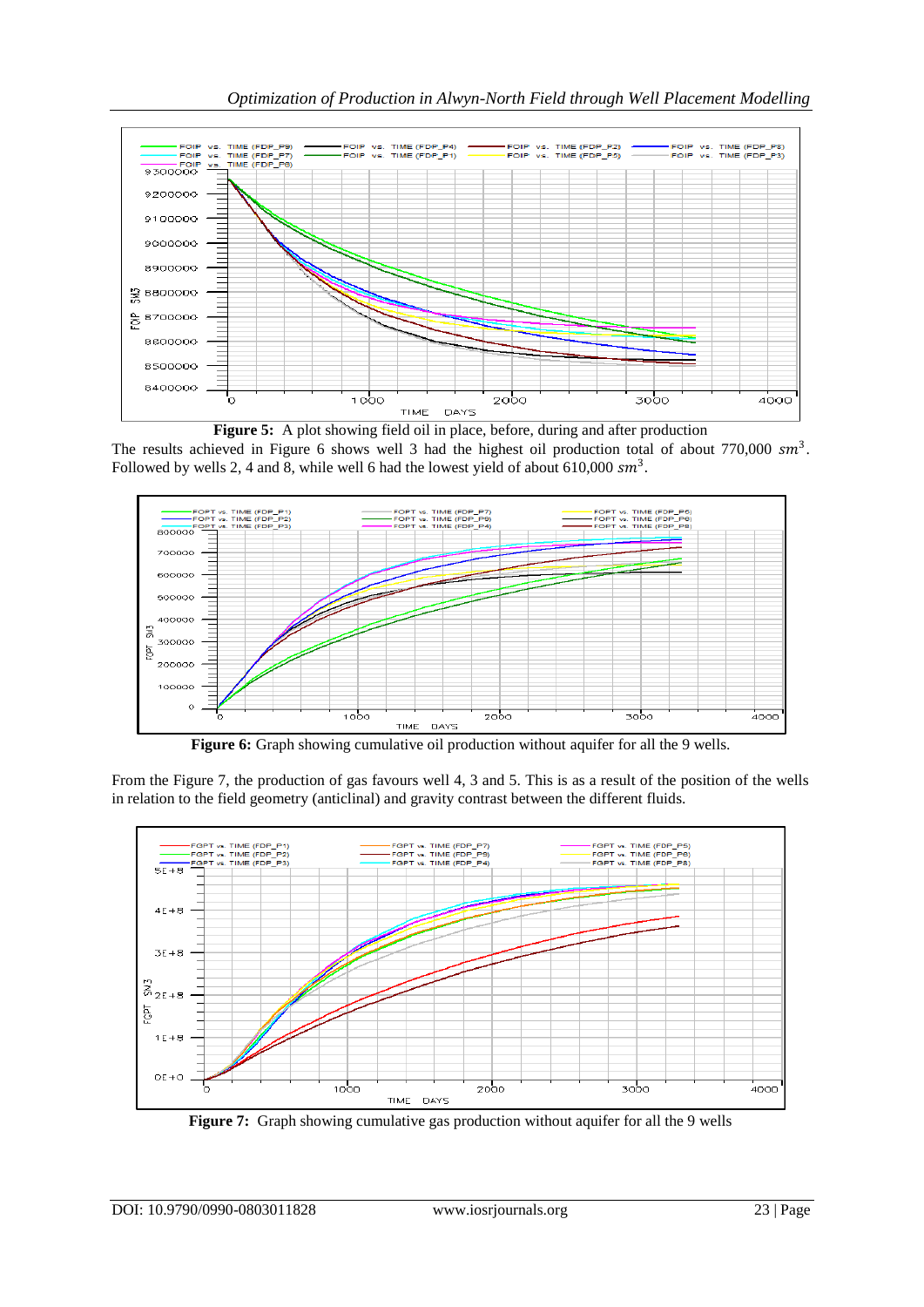From Figure 8, well 1 and 9 produce some amount of water even when the simulation is done without aquifer. This is due to the fact that these wells are located at the flank of the anticline, close to the oil water contact (OWC).



Figure 8: Graph showing cumulative water production without aquifer for all the 9 wells

# **Major Drive Mechanisms Analysis For Well 3 Without Aquifer**

From the Figure 9, the major drive mechanism without aquifer is fluid expansion (solution gas drive) as confirmed from the previous plot of FOTP versus time.It shows the four major primary drive mechanisms contributing to the production of oil in well 3.



**Figure 9:** Graph showing the four major drive mechanisms contributing to the production of oil in well 3

# **Flow Simulation Results with Aquifer**

# **Cumulative Oil Production per Wells with Aquifer**

From the Figure 10, it is observed that with an aquifer, well 4 gives the highest oil production, followed by well 3, unlike the case without aquifer. From the simulation, it is evident that the main drive mechanism is water drive with a slight support from solution gas drive.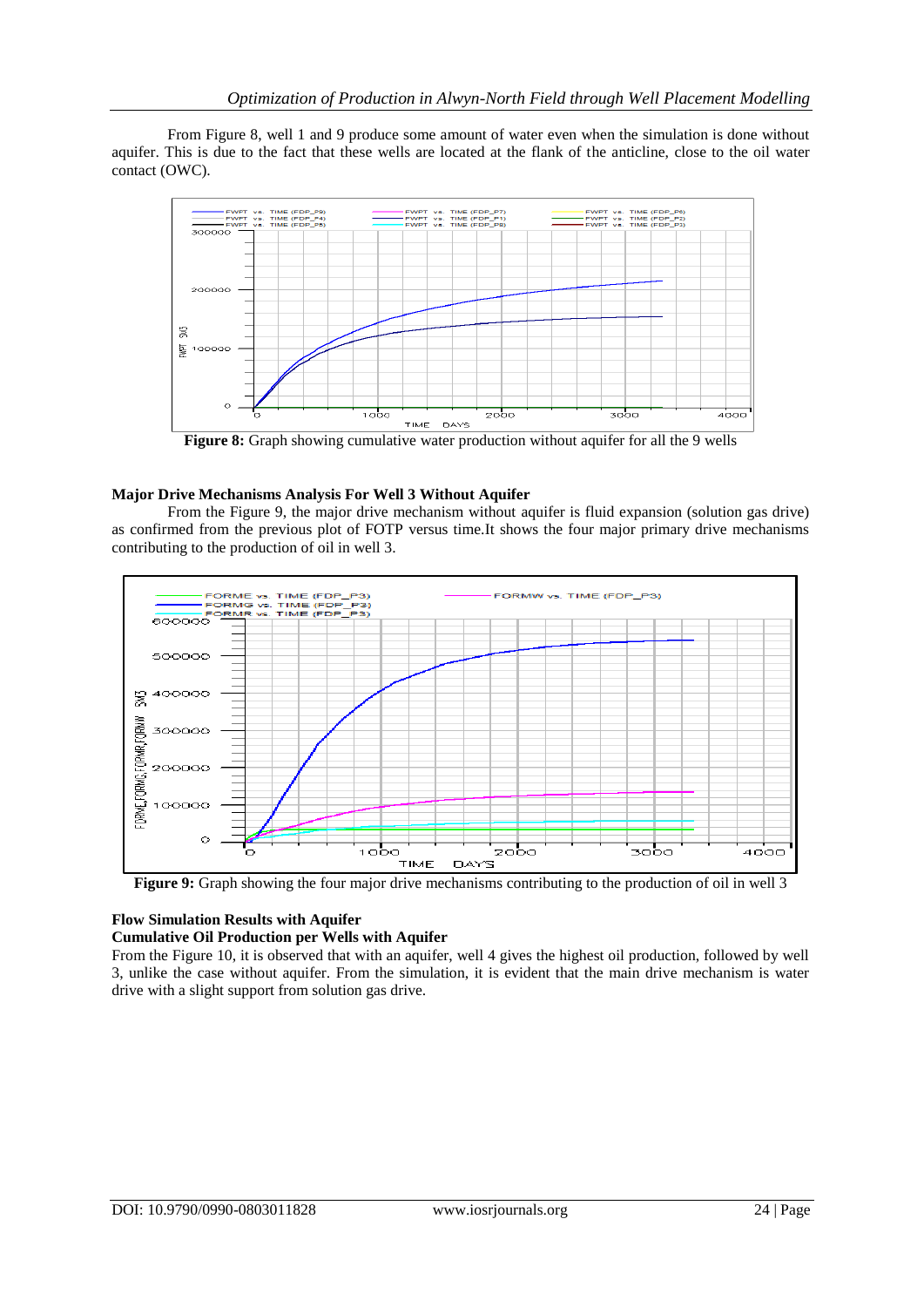

**Figure 10:** Plot cumulative oil production per wells with aquifer

From Figure 11, there is a decrease in the field oil in place after production commenced. This plot shows the field oil before, during and after production.



From Figure 12, the highest production of gas favours well 4, followed by 3 and 5. This is as a result of the position of the wells in relation to the field geometry (anticline) and gravity contrast between the different fluids.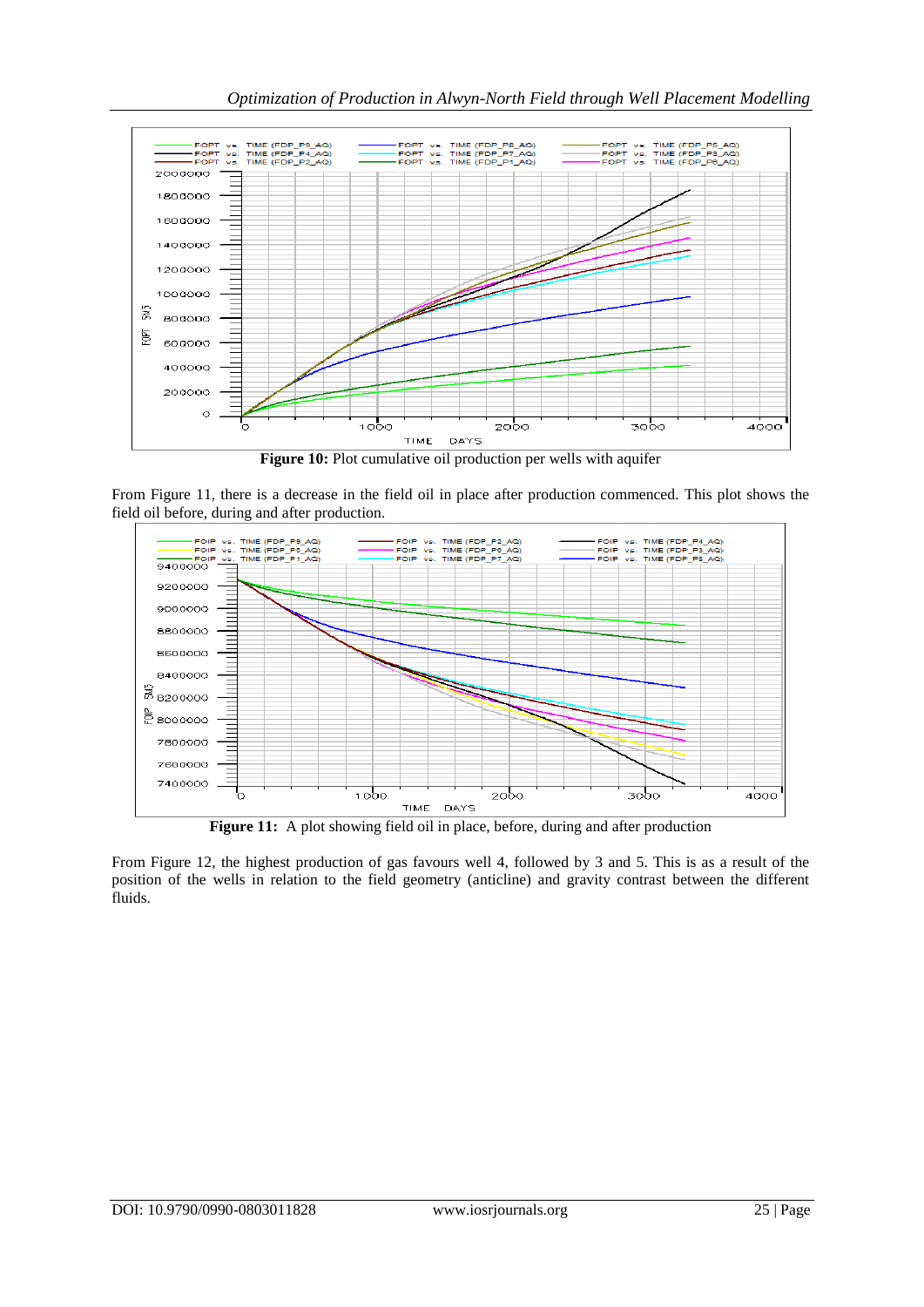

## **Water Production**

From Figure 13, it is observed that all the wells are producing significant amount of water with the exception of well 4 due to its location in the field. Well 1 and 9 produce the highest since they are located at the flank of the anticline, close to the oil water contact (OWC).



## **Major Drive Mechanisms Analysis per Well with Aquifer for Well 2, 3 and 4**

From Figure 14, the major drive mechanism is water drive, unlike in the case without aquifer where solution gas is the main drive mechanism.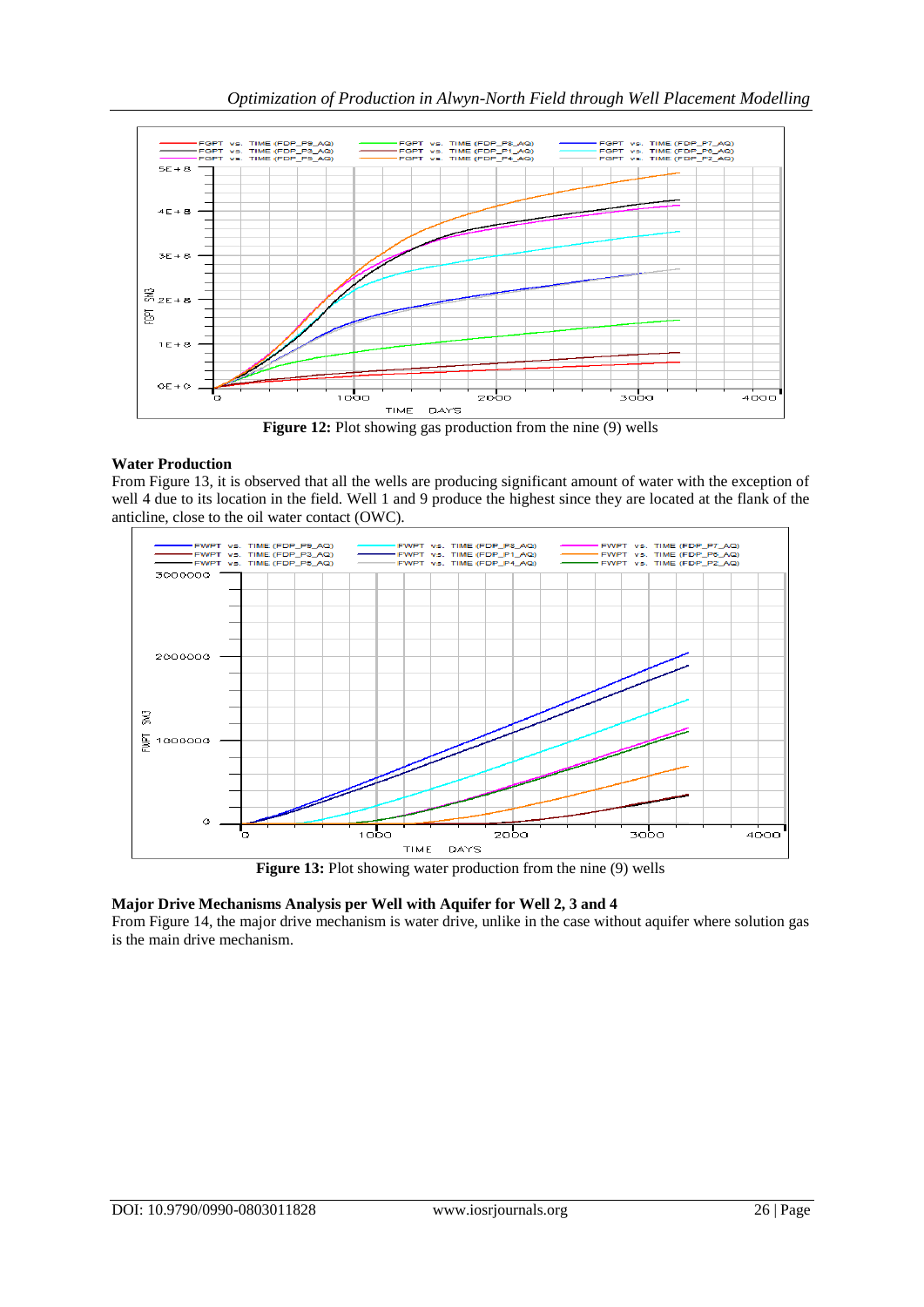

**Figure 14:** Plot showing the major drive mechanisms per well with aquifer

# **Oil Recovery Analysis**

Oil recovery analysis for well 3 (aquifer present) and well 4 (aquifer absent), shows the difference in oil recovery for both case scenarios. For the presence of an aquifer, well 4 had oil recovery efficiency of 19.3% and in the absence of an aquifer, well 3 had a low oil recovery efficiency of 8%.



**Figure 18:** Oil recovery analysis per region for well 2, 3 and 4 without aquifer

The oil recovery analysis from the flow simulation indicates that well 4 and 3 had the highest oil recovery factor with and without an aquifer respectively. The best location for the major producers (3 and 4) is at the top of the anticline.

## **IV. Discussion**

The simulation results for the case without anaquifer shows that at the end of 3,300 days, wells 3, 2, 4 and 8 were promising compared to the others. From the simulation, it is also evident that the main drive mechanism is solution gas drive, since there is no aquifer and gas cap. The solution gas drive is due to the released of gas from the oil. With a total oil reserve of  $9,260,000$   $\text{cm}^3$ , well 3, had the highest oil production total of about 770,000  $sm^3$ . Comparing the results obtained to the cases from Nwosu, U.D (2015) for the same field with varying data inputs such as the well location, where the natural depletion is simulated.This was based